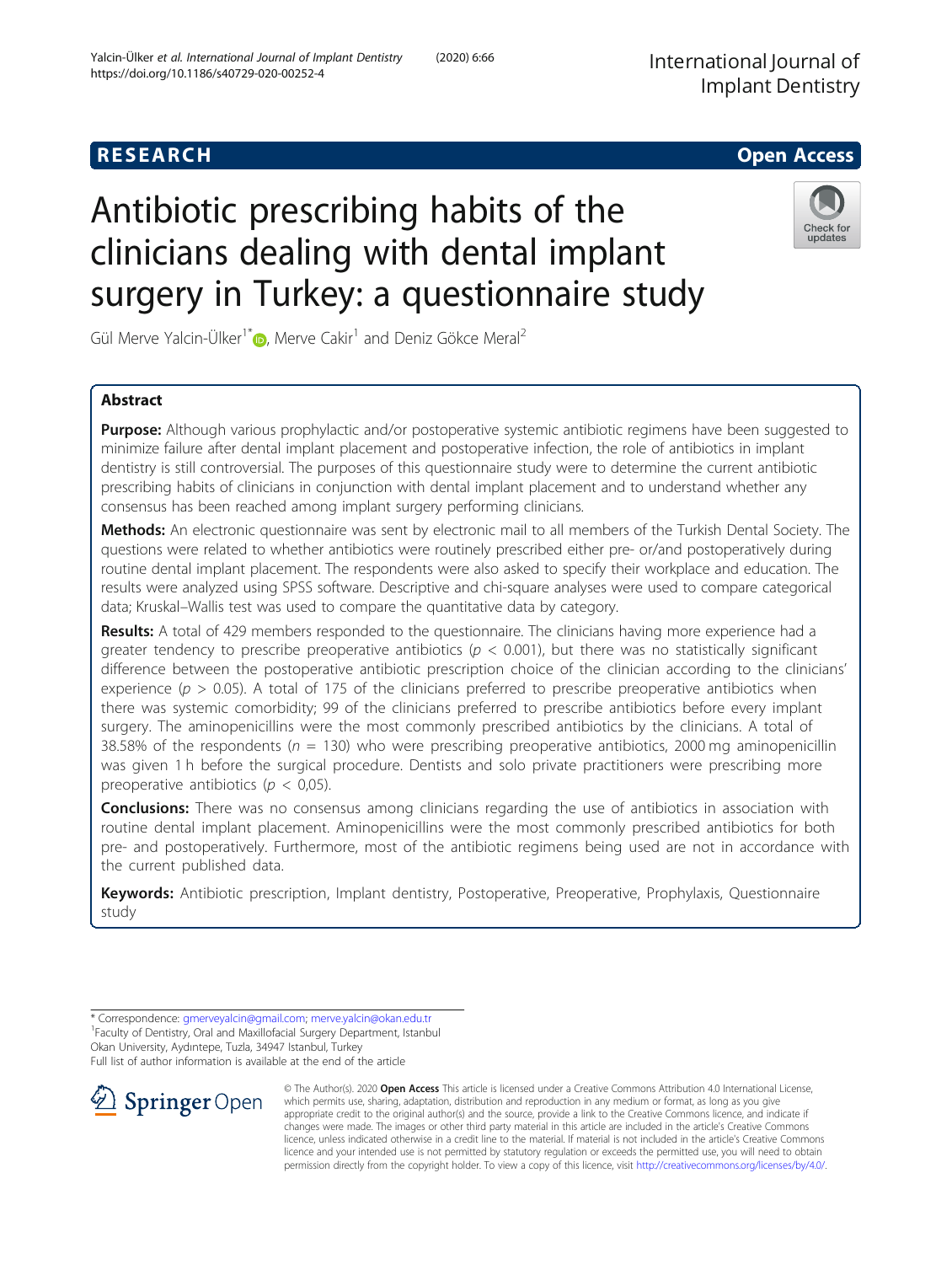# Introduction

The basic aim of the dentistry is to protect and/or restore dentomaxillofacial structures. Especially, coping with missing teeth of the patients is one of the main duties of dental professionals. Nowadays, the best promising routine way to replace a missing or poorly prognosed tooth with high success and survival rates is placing dental implants [[1](#page-10-0)]. Considering that dental implant placement is a routine surgical treatment in the dental offices, it is necessary to understand the factors affecting implant success and survival. There are many factors affecting implant success and survival. Foremost, among these factors is early and late implant site infection [\[2](#page-10-0)]. Considering that dental implant treatment is now a routine surgical treatment, it is necessary to understand the effect of antibiotics on the success of such a frequently performed procedure.

During placement of dental implants, oral microflora should be controlled, as pathogenic bacteria present in the oral environment may cause peri-implant infections in implants as well as in the teeth, which may impair the early healing of the implant, i.e., osseointegration [[3](#page-10-0), [4](#page-10-0)]. Unfortunately, there are still controversial results regarding perioperative antibiotic use and many of the current clinical data have the risk of bias [[5\]](#page-10-0). Many different preand postoperative antibiotic regimens have been proposed to prevent postoperative infection and indirect early implant loss. Adell et al. recommended 2 g penicillin-V (phenoxymethylpenicillin) orally 1 h before the procedure and advised to continue after the procedure for 10 days twice daily [\[6](#page-10-0)]. In more recent protocols, 2 g of penicillin-V orally (or amoxicillin or amoxicillin + clavulanate) 1 h before the procedure was recommended, followed by 500 mg of penicillin-V 4 times a day in the postoperative period [\[7](#page-10-0)]. In addition, systematic reviews and meta-analyses of dental implant treatment are available in the literature. In a Cochrane systematic review by Esposito et al., which included six randomized clinical trials (RCTs) in 2013, it was reported that amoxicillin administered 1 h before dental implant surgery is effective in implant site infection in the postoperative period, but there was no conclusion about postoperative antibiotic use [\[8\]](#page-10-0). In a meta-analysis conducted by Braun et al., including eight RCTs in 2019, it was determined that preoperative antibiotic use may reduce postoperative infection when the clinical studies in the literature were evaluated, but the available information in the literature cannot be a complete result due to the heterogeneity in the studies [[9](#page-10-0)]. They argued that postoperative or pre- and postoperative antibiotic use cannot be explained by the available scientific data [[9\]](#page-10-0).

Also, a recent network meta-analysis (NMA) by Romandini et al. stated that data in the current literature is unable to reach high evidence [\[5](#page-10-0)]. As a result of systematic reviews and meta-analyses conducted to date, it has been demonstrated that preoperative antibiotic use  $(2 g \text{ or } 3 g \text{ orally } 1 h \text{ before the procedure})$  before intrabony dental implants in healthy individuals plays a role in reducing postoperative infection-induced implant failures [[8,](#page-10-0) [10\]](#page-10-0). However, as Romandini et al. stated in their recent NMA, a single preoperative dose of 2 g of amoxicillin does not appear to be indicated with high evidence in the current literature [[5\]](#page-10-0). Furthermore, a single preoperative dose of 3 g of amoxicillin regimen was evaluated in one single RCT with a high failure rate in the control group [\[10](#page-10-0)]. Being one single trial and suggesting a high dose of amoxicillin considering its side effects make it necessary to think about this regimen.

The use of postoperative antibiotics is also a controversial situation in the literature. Due to heterogeneity and insufficient data in clinical studies of postoperative antibiotic use in the literature, there is no conclusive report regarding its relationship with postoperative infection [\[8\]](#page-10-0).

Clinicians should never forget that the extensive use of antibiotics in order to decrease implant failures could bring its disadvantages. It should not be considered that antibiotic administration on patients may be related only to dental implant survival or success. Improper antibiotic use also has both individual and social effects. Hypersensitivity reactions caused by antibiotics can cause serious medical problems [[11](#page-10-0)]. In addition, the use of some antibiotics may cause gastrointestinal side effects by causing opportunistic infections in a considerable amount of individuals in the community [\[12](#page-10-0)]. Among these effects, the most serious problem in the long term is the resistance developed by bacteria against antibiotics and the superinfections that these bacteria can cause. Epidemiological studies have shown a direct correlation between antibiotic consumption and the emergence of resistant bacterial strains [\[13\]](#page-10-0). For these reasons, considering the consequences, antibiotics should not be prescribed indiscriminately. Before prescribing antibiotics, clinicians should rethink that with its whole consequences. In 2015, European Association for Osseointegration (EAO) stated in its consensus report that in straightforward cases, antibiotic prophylaxis has not shown a beneficial effect; but in complex cases like procedures with grafting or immediate placement of implants and/or patients with systemic comorbidities, antibiotic prophylaxis has a beneficial effect [\[14](#page-10-0)]. Another systematic review by Lund et al. stated that preoperative antibiotic use may reduce the risk of implant failure, but the subanalysis of the primary studies showed that it is unnecessary to prescribe preoperative antibiotics before uncomplicated implant surgeries in healthy patients [\[15](#page-10-0)].

However, the fact that in the literature has not been reached regarding pre- and/or postoperative antibiotic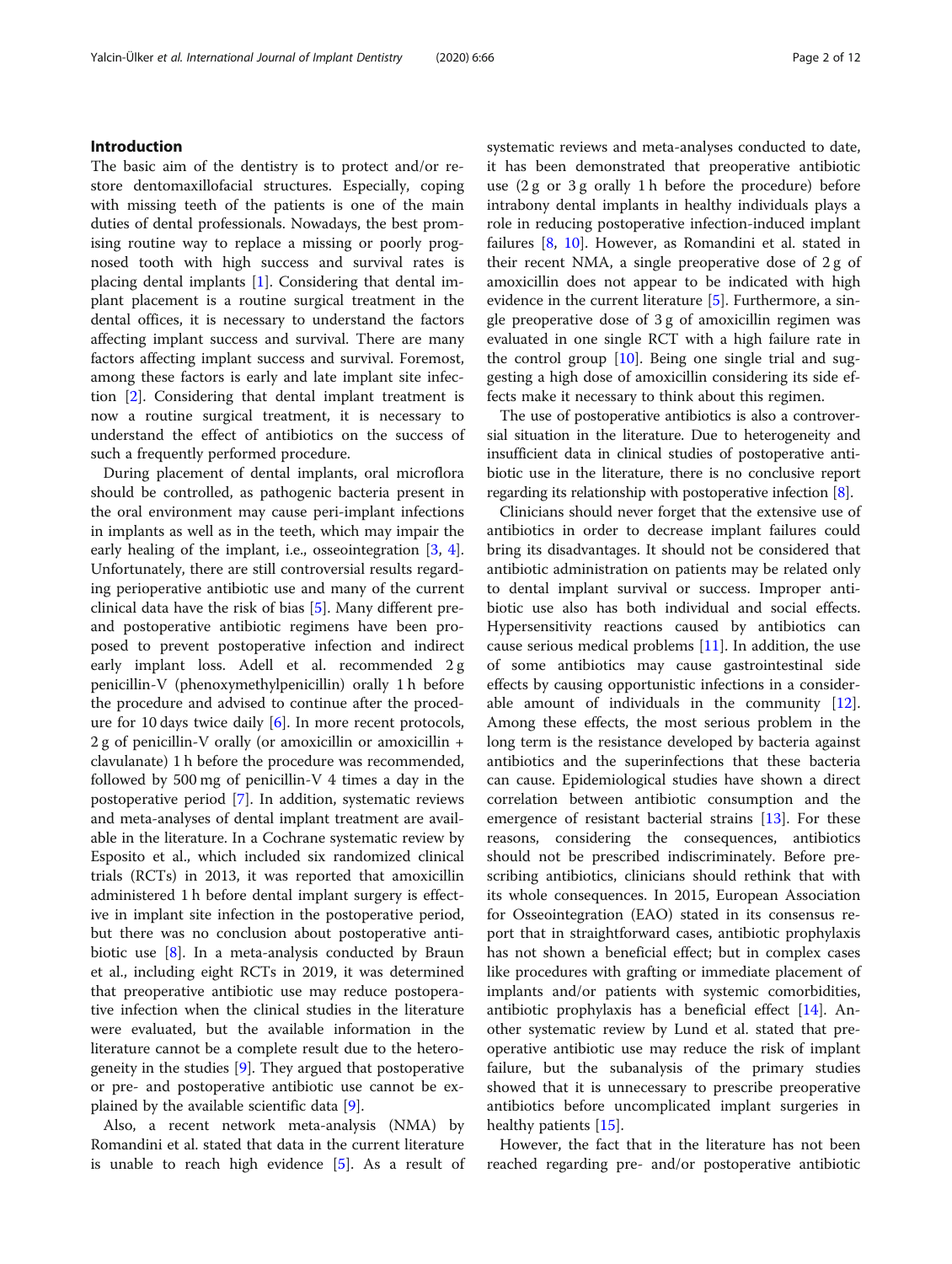use related to implant surgery, the conclusion in the literature means that clinicians lack the full scientific resources available to them for making their clinical decisions.

The aim of this study was to determine the pre- and/ or postoperative antibiotic prescription habits of clinicians in Turkey who have been performing dental implant surgery according to their year of experience, presence of specialty in the field, their title, and workplace. In this study, the circumstances in which the clinicians prefer prescribing preoperative antibiotics were also investigated, so as to understand whether there is a conclusion among clinicians, and to determine the level of compliance of the clinicians' habits with the current literature.

# Materials and method

This study was designed as a cross-sectional questionnaire intending to understand antibiotic prescribing habits of the clinicians performing implant surgery in Turkey. Ethical approval was obtained from the Istanbul Okan University Ethical Committee (Istanbul, Turkey) with the acceptance protocol 98. An electronic questionnaire was created with Google® Forms (Google®, California, USA). The questionnaire link was sent to all those of the members of Turkish Dental Association (Türk Dişhekimleri Birliği [TDB]) via e-mail by the secretary service of the association and the dynamic responses were automatically recorded on to the Google® Forms for 3 months (February–April 2019). All responses were anonymous. The questionnaire consisted of 15 questions. The clinicians were asked to assume that the patients had no antibiotic allergies. Generally, there were three subdivisions in the questionnaire, the qualifications of the clinician, preoperative antibiotic prescription, and postoperative antibiotic prescription habits (Tables 1, [2](#page-3-0), and [3\)](#page-4-0). In the first part, the experience of the clinician as a dental clinician and also as an implant surgeryperforming clinician; the workplace of the clinician (solo private practice, group private practice, oral dental health centre of the state, or university clinic) and if there were any, implant surgery-related specialties (oral and maxillofacial surgeon, periodontologist, oral implantologist) of the clinicians were also recorded. After this section, the incidence of preoperative and postoperative antibiotic prescription related to implant surgery was recorded including the type, the dosage, and the duration. The questions about the antibiotic regimen were translated into Turkish language by two experienced bilingual oral and maxillofacial surgeons from the questionnaire by Debb et al. and modified for Turkish clinicians [\[16](#page-10-0)]. In addition to these questions, the reasons for preoperative antibiotic prescription were also recorded. According to the design of the questionnaire, one could choose only one antibiotic regimen for each of the pre- and postoperative sections. Finally, because of the irrelevancy of this parameter according to the authors of this study, there was no any defining question about the gender of the clinicians.

The data was analyzed with Statistical Package for Social Sciences (SPSS) for Windows Version 23 (SPSS V23; IBM® Corporation, Armonk, New York, U.S.A). The descriptive and chi-square analyses were used to compare the categorical data. The Kruskal-Wallis test was used to compare the quantitative data by category. The analysis results were expressed as median values (minimum-maximum) for the quantitative data and frequency (percentage) for the categorical data. The significance level was taken as  $p < 0.05$ .

### Results

A total of 429 of the 19,963 (2.15%) members of the TDB responded to the questionnaire. The preference of the preoperative antibiotic prescription habit according to the years of experience of the clinicians is shown in Table [4.](#page-4-0) For both experience parameters, the median

Table 1 Ouestions regarding qualifications of the clinician

| 1. How many years of experience do you have in<br>dental practice? |                                                                                                                                       |
|--------------------------------------------------------------------|---------------------------------------------------------------------------------------------------------------------------------------|
| 2. You are:                                                        | Dentist                                                                                                                               |
|                                                                    | Specialist in implant surgery-related branches (oral and maxillofacial surgeon, periodontologist,<br>oral implantologist)             |
|                                                                    | Postgraduate student in implant surgery-related branches (oral and maxillofacial surgeon, period-<br>ontologist, oral implantologist) |
| 3. Where do you work?                                              | Orodental Health Centre of the State                                                                                                  |
|                                                                    | University Clinic                                                                                                                     |
|                                                                    | Solo private practice                                                                                                                 |
|                                                                    | Group private practice                                                                                                                |
| 4. How many years of experience do you have in<br>implant surgery? |                                                                                                                                       |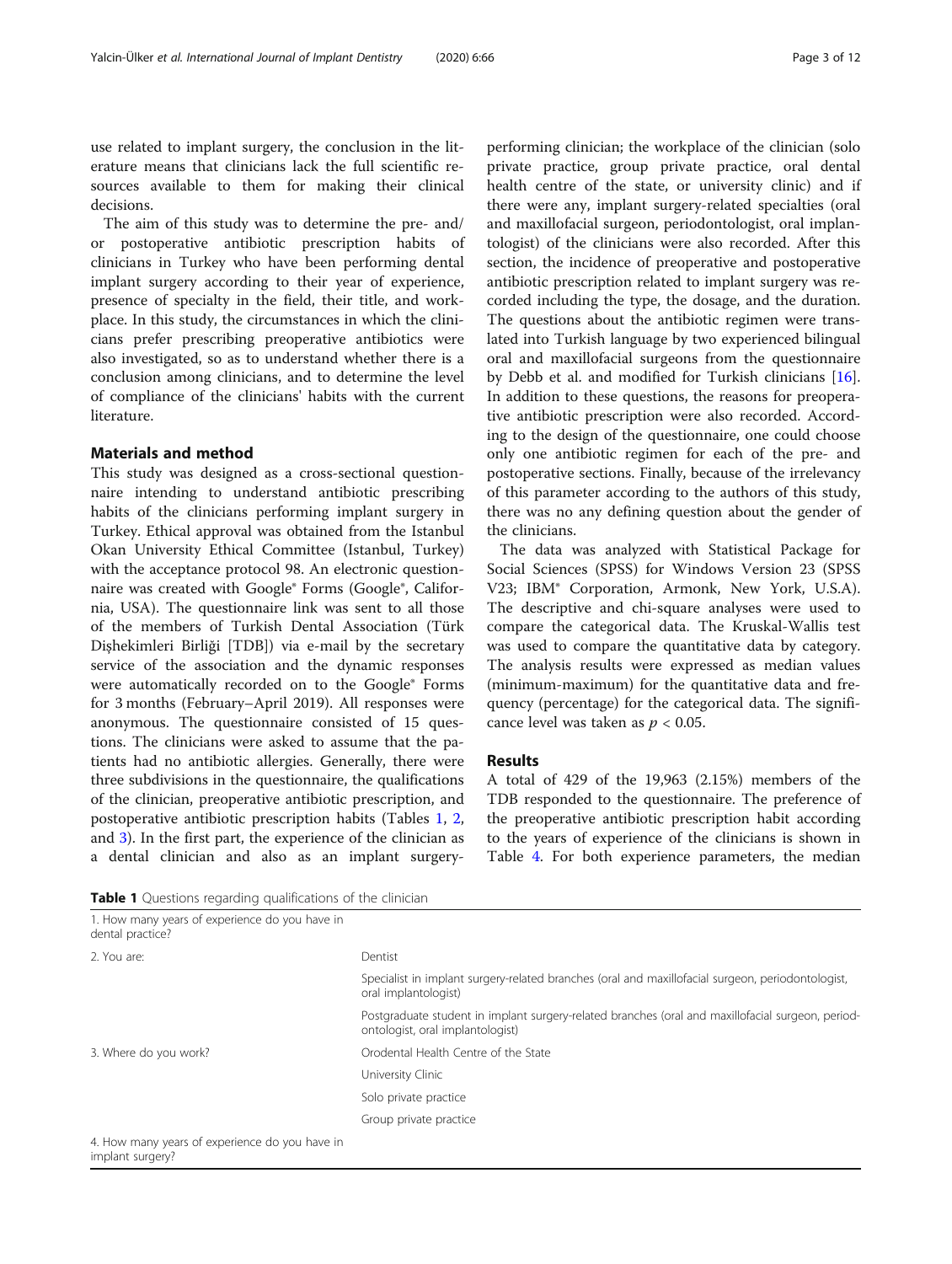| 5 | Do you prescribe PREoperative antibiotics before                          | Sometimes                                                                                                   |                                          |  |  |  |
|---|---------------------------------------------------------------------------|-------------------------------------------------------------------------------------------------------------|------------------------------------------|--|--|--|
|   | implant surgery?                                                          | Yes.                                                                                                        |                                          |  |  |  |
|   |                                                                           | <b>No</b>                                                                                                   |                                          |  |  |  |
| 6 | In which circumstances do you prescribe                                   | Multiple-implant surgery                                                                                    |                                          |  |  |  |
|   | preoperative antibiotics?                                                 | Every implant surgery                                                                                       |                                          |  |  |  |
|   |                                                                           | Smoking patients                                                                                            |                                          |  |  |  |
|   |                                                                           | Patients with systemic comorbidities (diabetes mellitus, steroid usage, patients with<br>immunosuppression) |                                          |  |  |  |
| 7 | When do you start preoperative antibiotics prior to<br>implant placement? | $\rangle$ Hour(s) or $\rangle$ Day(s)                                                                       |                                          |  |  |  |
| 8 | Which antibiotic do you prefer? (with Turkish Brand                       | Aminopenicillins, Aminopenicillins+Betalactamase Inhibitors                                                 |                                          |  |  |  |
|   | Names)-Please assume that the patients had no<br>antibiotic allergies.    | Clindamycin                                                                                                 |                                          |  |  |  |
|   |                                                                           | Spiramycin                                                                                                  |                                          |  |  |  |
|   |                                                                           | Cephalosporins                                                                                              |                                          |  |  |  |
|   |                                                                           | Erythromycin                                                                                                |                                          |  |  |  |
|   |                                                                           | Clarithromycin                                                                                              |                                          |  |  |  |
|   |                                                                           | Antianaerobics (Metronidazol, Ornidazol)                                                                    |                                          |  |  |  |
| 9 | <b>Inhibitors</b>                                                         | if Aminopenicillins, Aminopenicillins+Betalactamase __ 500 mg __ 625 mg __ 1000 mg or __ 2000 mg            | $\_\$ Once $\_\$ BID $\_\$ TID $\_\$ QID |  |  |  |
|   | Clindamycin                                                               | 150 mg 300 mg 600 mg                                                                                        | $\_\$ Once $\_\$ BID $\_\$ TID $\_\$ QID |  |  |  |
|   | Spiramycin                                                                | 3 MIU                                                                                                       | $\_\$ Once $\_\$ BID $\_\$ TID $\_\$ QID |  |  |  |
|   | Cephalosporins                                                            | 500 mg 1000 mg 2000 mg                                                                                      | $\_\$ Once $\_\$ BID $\_\$ TID $\_\$ QID |  |  |  |
|   | Erythromycin                                                              | 250 mg 500 mg                                                                                               | $\_\$ Once $\_\$ BID $\_\$ TID $\_\$ QID |  |  |  |
|   | Clarithromycin                                                            | 250 mg 500 mg                                                                                               | $\_\$ Once $\_\$ BID $\_\$ TID $\_\$ QID |  |  |  |
|   | Antianaerobics (Metronidazol, Ornidazol)                                  | 250 mg 500 mg                                                                                               | $\_\$ Once $\_\$ BID $\_\$ TID $\_\$ QID |  |  |  |
|   | 10 Preferred Route of Administration                                      | Oral                                                                                                        |                                          |  |  |  |
|   |                                                                           | Parenteral (IM/IV)                                                                                          |                                          |  |  |  |

<span id="page-3-0"></span>

|  |  |  | Table 2 Questions about PREoperative antibiotic prescription habits of the clinicians |  |
|--|--|--|---------------------------------------------------------------------------------------|--|

Abbreviations: IM intramuscular, IV intravenous, BID twice daily, TID 3 times daily, QID 4 times daily

values showed a statistically significant difference ( $p <$ 0.001). The clinicians having more experience had a greater tendency to prescribe preoperative antibiotics.

In Table [5](#page-5-0), the preference of postoperative antibiotic prescription according to the experience of the clinician showed that there was no statistically significant difference for the postoperative antibiotic prescription choice of the clinician according to the clinicians' experience ( $p > 0.05$ ).

When the preoperative antibiotic usage preferences (every implant surgery, multi-implant surgery, patients who smoke, and patients with systemic comorbidities) were compared, a significant difference was observed between the parameters ( $p < 0.001$ ) (Table [6\)](#page-5-0). A total of 91.6% of the clinicians prescribing preoperative antibiotics 'sometimes' preferred preoperative antibiotics in the cases of patients with systemic comorbidities.

The analysis of the answers given to the question 'Do you prescribe PREoperative antibiotics?' according to the title (dentist, specialist, or postgraduate student) showed a statistically significant difference ( $p = 0.002$ ) (Table [7](#page-6-0)). While 39.4% of dentists stated that they were prescribing preoperative antibiotics sometimes and 39.1% of the dentists prescribed preoperative antibiotics in every case, 63.2% of the postgraduate students and 54.2% of the specialists stated that they are sometimes prescribed preoperative antibiotics.

There was a statistically significant difference between the choices of the clinicians according to their titles ( $p =$ 0.014) (Table [7\)](#page-6-0). The presence of systemic co-morbidity affects clinicians' decision in the prescribing of antibiotics preoperatively. While 56.2% of the dentists stated that they were prescribing preoperative antibiotics when there was a systemic comorbidity, 77.1% of the postgraduate students and 73.8% of the specialists were prescribing preoperative antibiotics in this case.

There was no statistically significant difference in the postoperative antibiotic prescribing habit according to the titles of the clinicians ( $p = 0.671$ ) (Table [7\)](#page-6-0).

In Tables [8](#page-6-0) and [9](#page-7-0), the choice of the antibiotic regimen of the clinicians was shown. Pre- and postoperatively, the aminopenicillins were the most commonly prescribed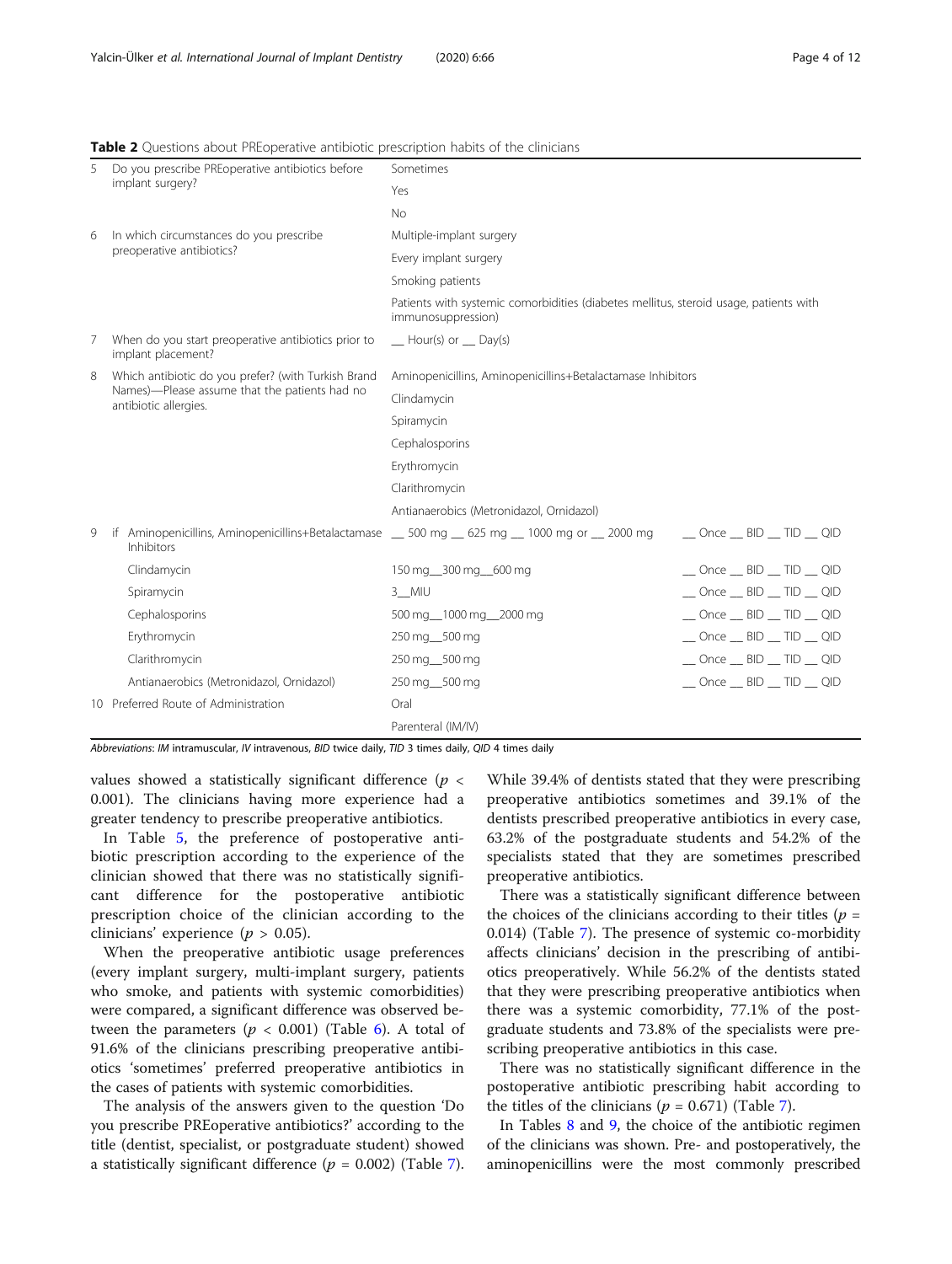<span id="page-4-0"></span>

| Table 3 Questions about POSToperative antibiotic prescription habits of the clinicians |  |  |  |  |
|----------------------------------------------------------------------------------------|--|--|--|--|
|                                                                                        |  |  |  |  |

|  | 11 Do you prescribe POSToperative antibiotics?                         | Sometimes                                                          |  |  |  |  |
|--|------------------------------------------------------------------------|--------------------------------------------------------------------|--|--|--|--|
|  |                                                                        | Yes                                                                |  |  |  |  |
|  |                                                                        | <b>No</b>                                                          |  |  |  |  |
|  | 12 Which antibiotic do you prefer? (with Turkish Brand Names)—Please   | Aminopenicillins, Aminopenicillins+Betalactamase Inhibitors        |  |  |  |  |
|  | assume that the patients had no antibiotic allergies.                  | Clindamycin                                                        |  |  |  |  |
|  |                                                                        | Spiramycin                                                         |  |  |  |  |
|  |                                                                        | Cephalosporins                                                     |  |  |  |  |
|  |                                                                        | Erythromycin                                                       |  |  |  |  |
|  |                                                                        | Clarithromycin                                                     |  |  |  |  |
|  |                                                                        | Antianaerobics (Metronidazol, Ornidazol)                           |  |  |  |  |
|  | $13$ if<br>Aminopenicillins, Aminopenicillins+Betalactamase Inhibitors | 500 mg 625 mg 1000 mg 2000 mg - Once BID TID QID                   |  |  |  |  |
|  | Clindamycin                                                            | $\_\$ Once $\_\$ BID $\_\$ TID $\_\$ QID<br>150 mg 300 mg 600 mg   |  |  |  |  |
|  | Spiramycin                                                             | $\_\$ Once $\_\$ BID $\_\$ TID $\_\$ QID<br>3_MIU                  |  |  |  |  |
|  | Cephalosporins                                                         | $\_\$ Once $\_\$ BID $\_\$ TID $\_\$ QID<br>500 mg 1000 mg 2000 mg |  |  |  |  |
|  | Erythromycin                                                           | $\_\$ Once $\_\$ BID $\_\$ TID $\_\$ QID<br>250 mg 500 mg          |  |  |  |  |
|  | Clarithromycin                                                         | $\_\$ Once $\_\$ BID $\_\$ TID $\_\$ QID<br>250 mg 500 mg          |  |  |  |  |
|  | Antianaerobics (Metronidazol, Ornidazol)                               | $\_\$ Once $\_\$ BID $\_\$ TID $\_\$ QID<br>250 mg 500 mg          |  |  |  |  |
|  | 14 Prefered route of administration                                    | Oral                                                               |  |  |  |  |
|  |                                                                        | Parenteral (IM/IV)                                                 |  |  |  |  |
|  | 15 Duration (days)                                                     |                                                                    |  |  |  |  |

Abbreviations: IM intramuscular, IV intravenous, BID twice daily, TID 3 times daily, QID 4 times daily

antibiotics by the clinicians. For 38.58% of the respondents  $(n = 130)$  who were prescribing preoperative antibiotics, 2000 mg aminopenicillin given 1 h before the surgical procedure was the clinical choice followed by 19.3% of the respondents ( $n = 65$ ) who preferred 1000 mg aminopenicillin given 2 times per day before 1 day of the procedure and aminopenicillin given 2 times per day before 2 days of the procedure 17.5% of the respondents ( $n = 59$ ). Postoperatively, the most common antibiotic regimen was 1000 mg aminopenicillin two times per day for 5 days (53.5%).

The preoperative and postoperative antibiotic prescription rates of the clinicians according to their practice type (solo private practice, group private practice, and oral dental health center of the state, university clinic) are shown in Tables [10](#page-7-0) and [11](#page-8-0). There was a statistically significant difference in the preoperative

antibiotic prescription rates, but no statistically significant difference in the postoperative case ( $p = 0.002$ ;  $p =$ 0.182 respectively).

In Table [12,](#page-8-0) the relationship between pre- and postoperative antibiotic prescription habit of the clinicians  $(p < 0.001)$  could be seen. While 80% of clinicians prescribing preoperative antibiotics prescribe antibiotics postoperatively; 91.2% of the clinicians do not prescribe antibiotics preoperatively but prescribe antibiotics in the postoperative period.

# **Discussion**

Postoperative infection can be the nightmare of any clinician who is dealing with regenerative and reconstructive oral surgical procedures. The best way to achieve success in daily clinical practice is based on the following evidence-based data. Unfortunately, there is no

|  | <b>Table 4</b> The relationship between experience vears and preoperative antibiotic prescription habit |  |  |  |
|--|---------------------------------------------------------------------------------------------------------|--|--|--|
|  |                                                                                                         |  |  |  |

|           | Experience years   |     | Experience in implant surgery |     |
|-----------|--------------------|-----|-------------------------------|-----|
|           | Median (min.-max.) |     | Median (min.-max.)            |     |
| Sometimes | 10 $(1-45)^a$      | 194 | $6(0-31)^a$                   | 183 |
| Yes       | 22 $(1-53)^{b}$    | 143 | 10 $(1-30)^{b}$               | 136 |
| <b>No</b> | $11.5(1-42)^a$     | 92  | $5(0-29)^a$                   | 12  |
| D         | < 0.001            |     | < 0.001                       |     |

a-bThere were no statistically significant differences between median values with the same letters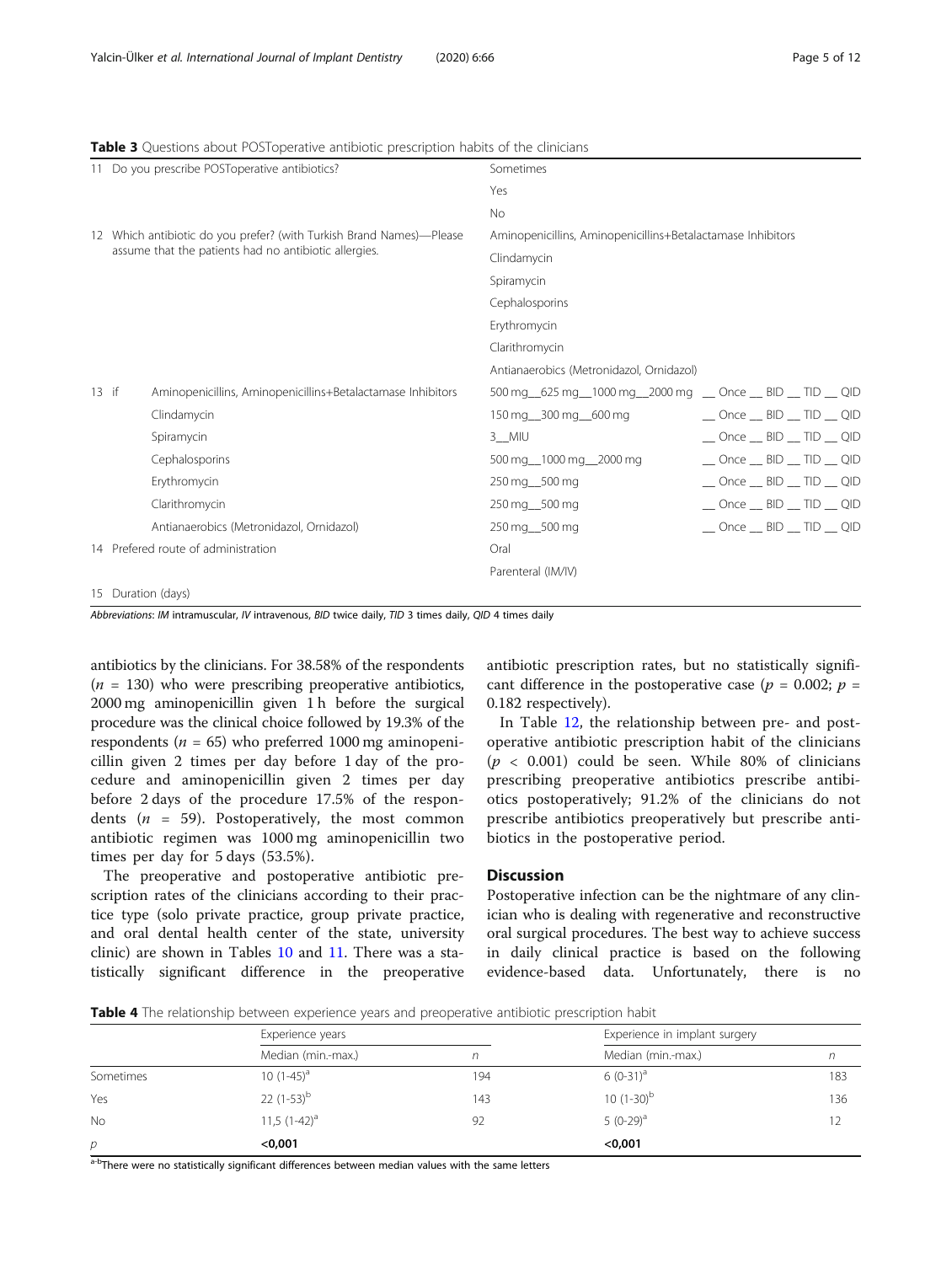<span id="page-5-0"></span>Table 5 The relationship between experience years and postoperative antibiotic prescription habit

|           | Experience years   |     | Experience in implant surgery |     |  |
|-----------|--------------------|-----|-------------------------------|-----|--|
|           | Median (min.-max.) | n   | Median (min.-max.)            | n   |  |
| Sometimes | $17(1-42)$         | 60  | $2(1-120)$                    | 55  |  |
| Yes       | $12(1-53)$         |     | 342 6 (1-120)                 | 255 |  |
| Nο        | $19(1-44)$         | 22. | 7.5 (1-48)                    | 18  |  |
|           | 0.094              |     | 0,868                         |     |  |

consensus on some important issues in the current literature and the right perioperative antibiotic regimen in implant surgery is one of them. It is extremely important, especially these days, in which implant dentistry is a part of the routine in our clinical practice, that we are dealing with a serious medico-social event such as antibiotic resistance and with antibiotics' other adverse effects such as hypersensitivity reactions [\[11](#page-10-0), [13](#page-10-0)].

It is vital to have evidence-based data to enable our clinical practice to attain a high standard and great success. Success does not mean just the success of the surgical operation or the successful osseointegration of the dental implants. Prescribing antibiotics in a necessary way is also a part of the whole patient care. A study conducted by Marra et al. revealed that between years 1996 and 2013, there was an increase in antibiotic prescribing rates in dental professionals in British Columbia, although there was a decrease in other medical professionals [\[17](#page-10-0)]. According to the authors, one of the leading reasons for this situation was increased antibiotic prescribing associated with dental implants and their complications, as well as slow adoption of guidelines which are recommending less prophylactic antibiotic usage for patients with valvular heart diseases and prosthetic joints [\[17](#page-10-0)]. The lack of supportive data could induce the clinicians to be pushed into the zones which they found safer than the other options such as prescribing unnecessary antibiotics.

Nowadays, safety does not mean just the patients' postoperative period without any complications for a clinician, as well as not having any medicolegal issues related to dental procedures including implant surgery. Unfortunately, one of the leading expectations of the patients visiting dental clinics is to be prescribed antibiotics when they have an emergency situation like endodontic emergencies or surgical operations [\[18](#page-10-0)]. This situation causes defensive medicine behaviors like prescribing perioperative antibiotics especially after surgical operations like implant placement [[19\]](#page-10-0). Likewise, the problem of malpractice fear could be solved by wellunderstanding the current scientific data.

As well as the lack of supportive data, the insufficient update mechanism could cause this diversity and different choices in antibiotic prescription related to implant dentistry. A recent study conducted by Kim et al. showed that different interventions such as educational tool guidelines and some restriction tools could induce positive behavioral change in dentists related to implant dentistry, and both simple, and impacted teeth extraction [\[20\]](#page-10-0). Also, national organizations are responsible for continuing education of dentists and developing guidelines. However, not only the education of dental professionals will be enough to cope with antibiotic-associated complications in public health. Clinicians should explain to their patients the side effects of antibiotics like hypersensitivity reactions and opportunistic infections. These will work as key instruments in coping with antibiotic resistance, as well as preventing community-associated Clostridium difficile infections, and the importance of appropriate antibiotic use [\[21](#page-10-0)]. Furthermore, antibiotic stewardship services like in hospitals could provide clinicians better understanding to prescribe antibiotics in an appropriate way with current scientific data [[17\]](#page-10-0).

In some cases, educating the clinicians and patients could not be enough to control antibiotic usage. Because of that, controlling the sales of antibiotics like some other drugs by the public healthcare system is beneficial to cope with inappropriate antibiotic usage. In Turkey, antibiotics are sold only on prescription and there are different payment possibilities. Antibiotics are paid by the public healthcare system when the patient is referred from public or university clinics. Furthermore, there is an integrated family medicine system. Every citizen and registered foreigner have their own registered family physician. The patients with an antibiotic prescription from private clinics could get approval from their family physician, in this way the prescribed antibiotics are paid by the public healthcare system. Otherwise, patients are paying by themselves.

Table 6 The circumstances in which clinicians prefer to prescribe preoperative antibiotics

|           | Multiple-implant<br>surgery<br>$n\left(\%\right)$ | Every implant<br>surgery<br>$n\%$ | Smoking patients<br>$n\left(\%\right)$ | Patients with systemic<br>comorbidities<br>$n\%$ |         |
|-----------|---------------------------------------------------|-----------------------------------|----------------------------------------|--------------------------------------------------|---------|
| Sometimes | 14(7.3)                                           | 0(0)                              | 2(1)                                   | $175(91.6)^{*}$                                  | < 0.001 |
| Yes       | 16(11.2)                                          | 99 (69.2)                         | 0(0)                                   | 28 (19.6)                                        |         |
| No        | 2(10.5)                                           | 0(0)                              | 0(0)                                   | 17 (89.5)                                        |         |

\*Statistically significant differences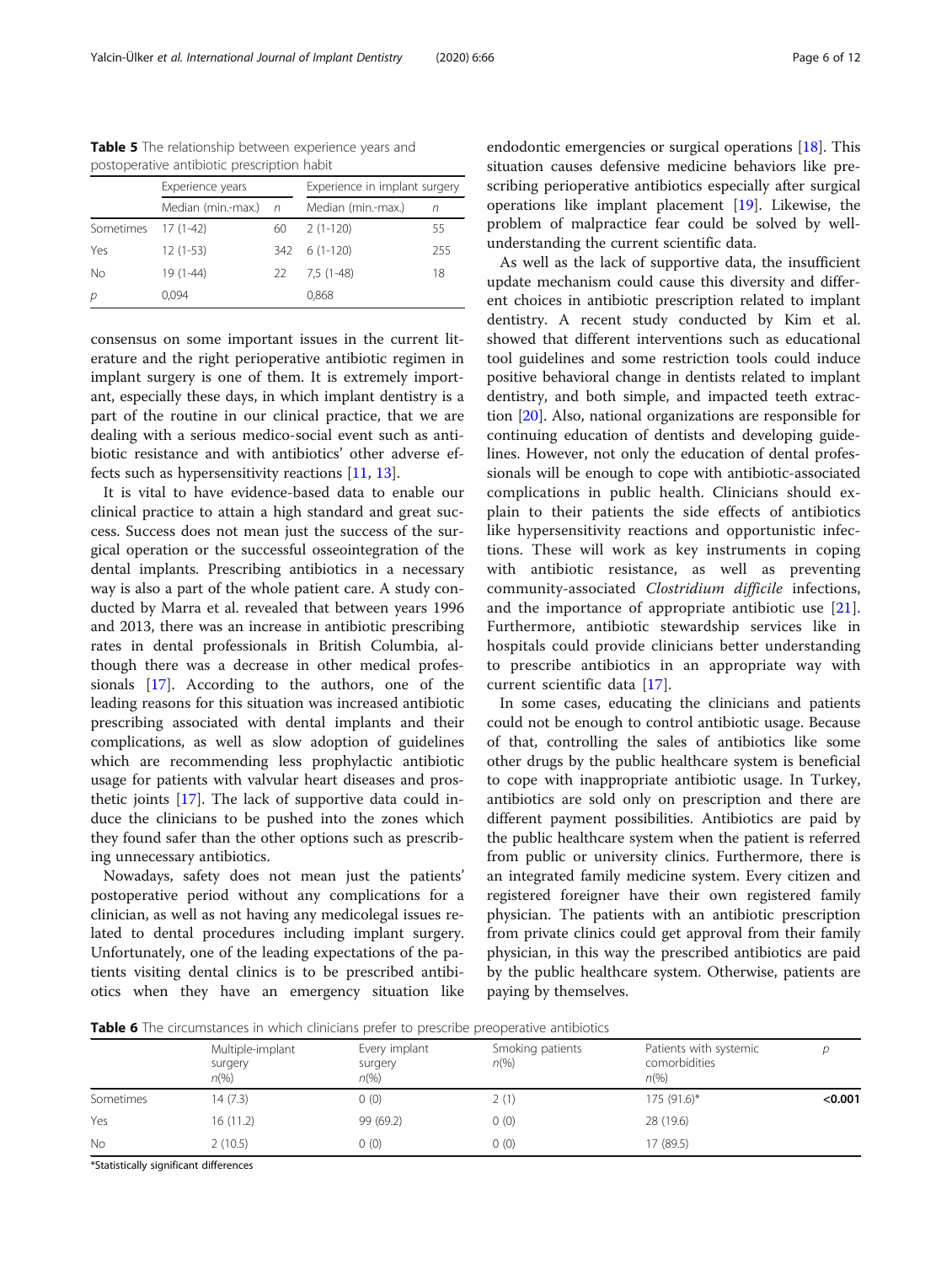|                                                                     | Dentist<br>$n\%$ | Postgraduate student<br>$n\%$ | Specialist<br>$n\%$ | р     |
|---------------------------------------------------------------------|------------------|-------------------------------|---------------------|-------|
| Do you prescribe PREoperative antibiotics?                          |                  |                               |                     |       |
| Sometimes                                                           | 112 (39.4)       | 24(63.2)                      | 58 (54.2)           | 0.002 |
| Yes                                                                 | 111(39.1)        | 9(23.7)                       | 23(21.5)            |       |
| No.                                                                 | 61(21.5)         | 5(13.2)                       | 26(24.3)            |       |
| Do you prescribe POSToperative antibiotics?                         |                  |                               |                     |       |
| Sometimes                                                           | 42(15.1)         | 3(7.9)                        | 15(14)              | 0.671 |
| Yes                                                                 | 221 (79.2)       | 34 (89.5)                     | 87 (81.3)           |       |
| No                                                                  | 16(5.7)          | 1(2.6)                        | 5(4.7)              |       |
| In which cases do you prefer to prescribe PREoperative antibiotics? |                  |                               |                     |       |
| Multiple-implant surgery                                            | 25 (10.8)        | 3(8.6)                        | 4(4.8)              | 0.014 |
| Every implant surgery                                               | 76 (32.7)        | 5(14.3)                       | 18(21.4)            |       |
| Patients with systemic comorbidities                                | 131 (56.5)       | 27(77.1)                      | 62 (73.8)           |       |

# <span id="page-6-0"></span>Table 7 The relationship between antibiotic prescribing habits and the titles of the clinicians.

Table 8 Preoperative antibiotics preferred by the clinicians with regimen and dosage

| Before:        | Antibiotic                                                  | Dose        | n              |
|----------------|-------------------------------------------------------------|-------------|----------------|
| Half an hour   | Aminopenicillins, Aminopenicillins+Betalactamase Inhibitors | 2000 mg     | 3              |
| 1 <sub>h</sub> | Aminopenicillins, Aminopenicillins+Betalactamase Inhibitors | 2000 mg     | 13C            |
|                | Clindamycin                                                 | 600 mg      | $\overline{2}$ |
|                | Clarithromycin                                              | 500 mg      |                |
|                | Cephalosporins (IM or IV)                                   | 2000 mg     | 9              |
| 2 <sub>h</sub> | Aminopenicillins, Aminopenicillins+Betalactamase Inhibitors | 2000 mg     | 26             |
|                | Clindamycin                                                 | 600 mg      |                |
| 3 h            | Clindamycin                                                 | 600 mg      |                |
| 6 h            | Aminopenicillins, Aminopenicillins+Betalactamase Inhibitors | 2000 mg     | 3              |
| 8 h            | Aminopenicillins, Aminopenicillins+Betalactamase Inhibitors | 2000 mg     |                |
| 12h            | Aminopenicillins, Aminopenicillins+Betalactamase Inhibitors | 2000 mg     | 6              |
| 1 day          | Aminopenicillins, Aminopenicillins+Betalactamase Inhibitors | 1000 mg     | 5              |
|                | Aminopenicillins, Aminopenicillins+Betalactamase Inhibitors | 1000 mg BID | 65             |
|                | Antianaerobics (Metronidazol, Ornidazol)                    | 500 mg TID  | 1              |
|                | Spiramycin                                                  | 3 MIU BID   |                |
| 2 days         | Aminopenicillins, Aminopenicillins+Betalactamase Inhibitors | 1000 mg BID | 59             |
|                | Clindamycin                                                 | 150 mg QID  |                |
|                | Antianaerobics (Metronidazol, Ornidazol)                    | 500 mg TID  |                |
| 3 days         | Aminopenicillins, Aminopenicillins+Betalactamase Inhibitors | 1000 mg BID | 12             |
|                | Clindamycin                                                 | 300 mg QID  |                |
|                | Clindamycin                                                 | 150 mg QID  |                |
|                | Antianaerobics (Metronidazol, Ornidazol)                    | 500 mg TID  |                |
| 4 days         | Aminopenicillins, Aminopenicillins+Betalactamase Inhibitors | 1000 mg BID | 2              |
| 5 days         | Aminopenicillins, Aminopenicillins+Betalactamase Inhibitors | 1000 mg BID | 4              |
|                | Total                                                       |             | 337            |

Abbreviations: IM intramuscular, IV intravenous, BID twice daily, TID 3 times daily, QID 4 times daily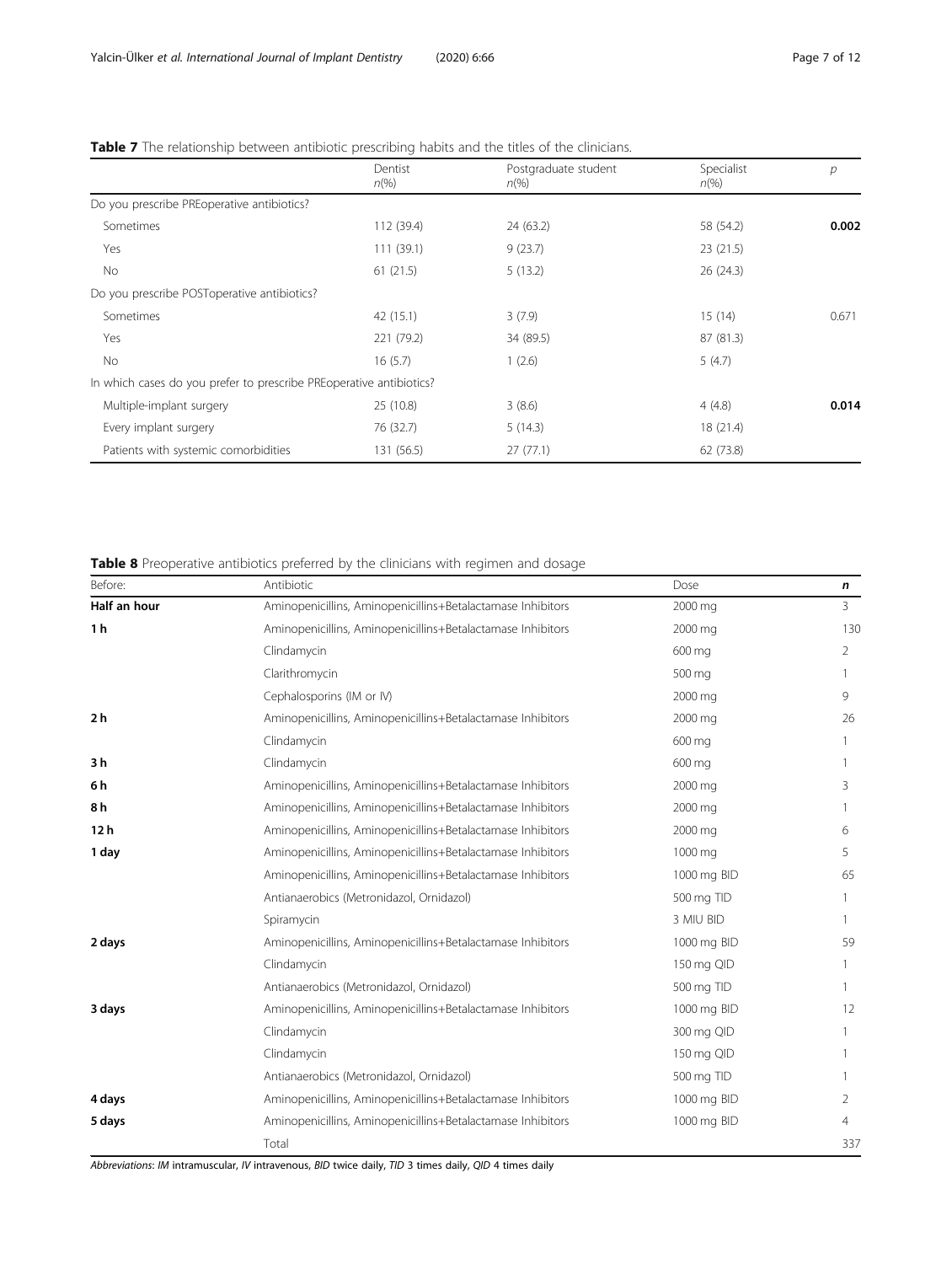| For     | Antibiotic                                                  | Dose        | n              |
|---------|-------------------------------------------------------------|-------------|----------------|
| 1 day   | Aminopenicillins, Aminopenicillins+Betalactamase Inhibitors | 1000 mg BID | $\overline{7}$ |
| 2 days  | Aminopenicillins, Aminopenicillins+Betalactamase Inhibitors | 1000 mg BID | 7              |
|         | Aminopenicillins, Aminopenicillins+Betalactamase Inhibitors | 625 mg TID  | 1              |
| 3 days  | Aminopenicillins, Aminopenicillins+Betalactamase Inhibitors | 1000 mg BID | 33             |
|         | Aminopenicillins, Aminopenicillins+Betalactamase Inhibitors | 625 mg TID  | 3              |
|         | Clindamycin                                                 | 150 mg QID  | 1              |
|         | Spiramycin                                                  | 3 MIU BID   | $\mathbf{1}$   |
| 4 days  | Aminopenicillins, Aminopenicillins+Betalactamase Inhibitors | 1000 mg BID | 20             |
|         | Clindamycin                                                 | 150 mg QID  | $\mathbf{1}$   |
|         | Spiramycin                                                  | 3 MIU BID   | $\mathbf{1}$   |
| 5 days  | Aminopenicillins, Aminopenicillins+Betalactamase Inhibitors | 1000 mg BID | 215            |
|         | Aminopenicillins, Aminopenicillins+Betalactamase Inhibitors | 625 mg TID  | 15             |
|         | Aminopenicillins, Aminopenicillins+Betalactamase Inhibitors | 500 mg TID  | 3              |
|         | Clindamycin                                                 | 300 mg BID  | 3              |
|         | Clindamycin                                                 | 150 mg QID  | 7              |
|         | Antianaerobics (Metronidazol, Ornidazol)                    | 500 mg TID  | 5              |
|         | Clarithromycin                                              | 500 mg BID  |                |
|         | Spiramycin                                                  | 3 MIU BID   | 2              |
|         | Cephalosporins (IM or IV)                                   | 1000 mg BID | 1              |
| 6 days  | Aminopenicillins, Aminopenicillins+Betalactamase Inhibitors | 1000 mg BID | 2              |
| 7 days  | Aminopenicillins, Aminopenicillins+Betalactamase Inhibitors | 1000 mg BID | 65             |
|         | Aminopenicillins, Aminopenicillins+Betalactamase Inhibitors | 500 mg TID  | 1              |
|         | Antianaerobics (Metronidazol, Ornidazol)                    | 500 mg TID  | 1              |
|         | Clindamycin (IM or IV)                                      | 300 mg BID  |                |
| 8 days  | Aminopenicillins, Aminopenicillins+Betalactamase Inhibitors | 1000 mg BID | 2              |
| 10 days | Aminopenicillins, Aminopenicillins+Betalactamase Inhibitors | 1000 mg BID | 3              |
|         | Total                                                       |             | 402            |

<span id="page-7-0"></span>Table 9 Postoperative antibiotics preferred by the clinicians with regimen and dosage

Abbreviations: IM intramuscular, IV intravenous, BID twice daily, TID 3 times daily, QID 4 times daily

Controlling antibiotic prescription by the public healthcare system does not help only appropriate antibiotic prescription or usage. Also, this will help to discover the surveillance in countries and to compare the prescription and resistance rates between countries, years, and different antibiotic families. In recent years, especially aminopenicillins and aminopenicillins with enzyme inhibitors are frequently prescribed antibiotics [[17\]](#page-10-0). Unfortunately, bacterial resistance against this antibiotic family was observed at very high rates in Europe and Central Asia. According to the 2018 data in Surveillance Atlas of Infectious Diseases by European Centre for Disease Prevention and Control, the resistance rates of Escherichia coli (E.coli) isolates against amoxicillin

Table 10 Preoperative antibiotic prescribing habit by practice type

|                                      | Do you prescribe PREoperative antibiotics? |               |            |       |
|--------------------------------------|--------------------------------------------|---------------|------------|-------|
|                                      | Sometimes<br>n(%)                          | Yes<br>n(%)   | No<br>n(%) |       |
| Orodental Health Centre of the State | 3(30)                                      | 2(20)         | $5(50)*$   | 0.002 |
| University Clinic                    | 36 $(65.5)^*$                              | $9(16.4)^{*}$ | 10(18.1)   |       |
| Solo Private Practice                | 90 (38.3)*                                 | 96 (40,9)*    | 49 (20.9)  |       |
| Group Private Practice               | 65 (50.4)                                  | 36 (27.9)     | 28(21.7)   |       |

\*Statistically significant differences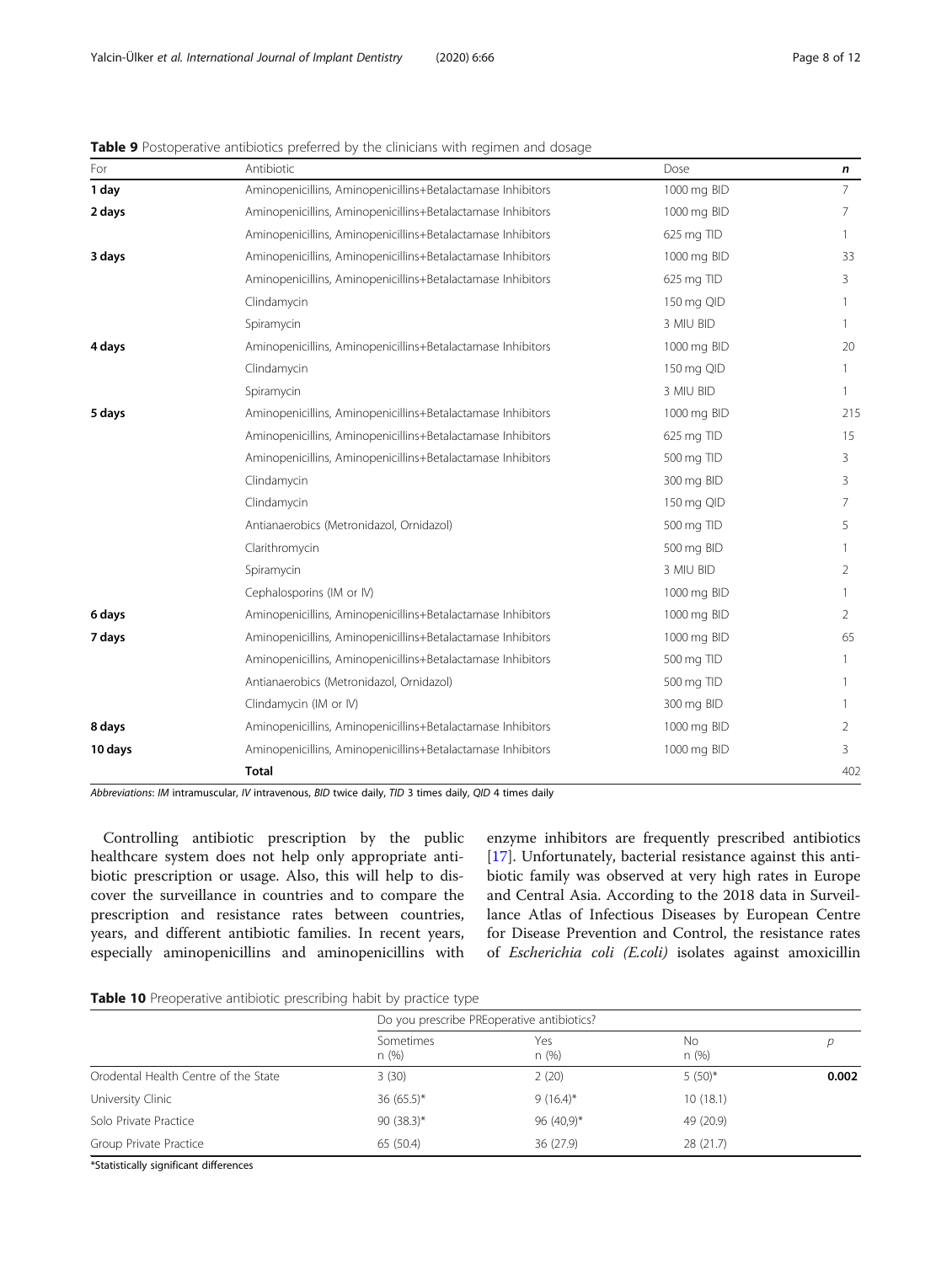|                                      | Do you prescribe POSTperative antibiotics? |             |            |       |  |
|--------------------------------------|--------------------------------------------|-------------|------------|-------|--|
|                                      | Sometimes<br>n(%)                          | Yes<br>n(%) | No<br>n(%) |       |  |
| Orodental Health Centre of the State | 1(10)                                      | 8(80)       | 1(10)      | 0.182 |  |
| University Clinic                    | 5(9.1)                                     | 49 (89.1)   | 1(1.8)     |       |  |
| Solo private practice                | 37(16.1)                                   | 176 (76.5)  | 17(7.4)    |       |  |
| Group private practice               | 17 (13.2)                                  | 109 (84.5)  | 3(2.3)     |       |  |

<span id="page-8-0"></span>Table 11 Postoperative antibiotic prescribing habit by practice type

ranges between 35.3 and 67.6% showing an increase especially to the southeastern direction and also in Ireland; the resistance rates of Enterococcus faecium (E.faecium) isolates against amoxicillin ranges between 62.5 and 97.2%; whose isolates are also showing resistance against vancomycin and high-level gentamicin [\[22](#page-10-0)]. In Turkey, the situation is parallel with European countries. According to the annual report of World Health Organization for Central Asian and Eastern European Surveillance of Antimicrobial Resistance in 2019, the resistance rates of E.coli isolates against amoxicillin and ampicillin was 77% and amoxicillin with clavulanic acid was 62 %; the resistance rates of E.faecium isolates against amoxicillin was 89% [[23](#page-10-0)]. Comparing data in Turkey between 2018 and 2019 showed that in just 1 year resistance against amoxicillin with clavulanic acid has raised from 52 to 62% [[23](#page-10-0), [24](#page-10-0)]. As mentioned before, aminopenicillins and aminopenicillins with enzyme inhibitors are frequently prescribed antibiotics combined with dental procedures. Also in this study, the choice of the majority of the clinicians was this antibiotic family. This situation could be interpreted as especially the prescription habits of the dental clinicians are vital when coping with this critical community health crisis.

With the findings of this study, it can be stated that there was no standard antibiotic prescribing habit related to implant dentistry among Turkish clinicians who participated in the questionnaire and our findings are parallel with current literature. In a questionnaire study

Table 12 Relationship between preoperative and postoperative antibiotic prescribing habit

|                                                | Do you prescribe PREoperative<br>antibiotics? |              |              |                  |
|------------------------------------------------|-----------------------------------------------|--------------|--------------|------------------|
|                                                | Sometimes* Yes*                               |              | $No*$        | D                |
| Do you prescribe POSToperative<br>antibiotics? |                                               |              |              |                  |
| Sometimes*                                     | 43 (22.3)                                     | 12<br>(8.6)  | 5(5.5)       | $\,<\,$<br>0.001 |
| Yes*                                           | 147 (76.2)                                    | 112<br>(80)  | 83<br>(91.2) |                  |
| $No*$                                          | 3(1.6)                                        | 16<br>(11.4) | 3(3.3)       |                  |

conducted by Deeb et al., the authors aimed to investigate the antibiotic prescribing habits of the clinicians related to implant surgery [[16\]](#page-10-0). Their findings are parallel with the data of this study. According to their results, they did not have any consensus among clinicians regarding the use of antibiotics related to implant surgery and they observed that the antibiotic regimen chosen by most of the clinicians was not coherent with the current scientific data. Another study conducted with a small sample size by Ireland et al. showed no consensus among clinicians in the United Kingdom (UK) and the authors stated that further studies are needed to develop guidelines regarding antibiotic regimen for implant dentistry in order to prevent unnecessary antibiotic prescription [\[25\]](#page-10-0). There are also similar studies from different countries in the literature. Sanchez et al. conducted a cross-sectional questionnaire among dentists and specialists in Netherland and like in this study, they concluded that there was no consensus regarding prescribing antibiotics related to implant surgery and the clinicians were preferring to prescribe antibiotics even if it is not recommended in the guidelines [[26](#page-10-0)].

As mentioned before, the factor that clinicians are not updating themselves with current data could be also one of the reasons why clinicians do not prescribe antibiotics in a proper way. Although systematic reviews and metaanalyses showed that oral administration of 2 g or 3 g of preoperative amoxicillin before 1 h of the operation may be helpful in preventing postoperative infection in periimplant tissues, only approximately quarter of the respondents has been prescribing preoperative antibiotics for every implant surgery and half of them is practicing this in a right way  $[5, 8-10]$  $[5, 8-10]$  $[5, 8-10]$  $[5, 8-10]$  $[5, 8-10]$  $[5, 8-10]$ . Half of the respondents who were prescribing preoperative antibiotics in every implant surgery or in specific conditions like the presence of systemic comorbidities were prescribing prophylaxis for more days. Just like in this study, Sanchez et al. also stated that almost half of the clinicians prefer to prescribe preoperative antibiotics when the patient has a systemic condition [[26](#page-10-0)]. These findings are almost parallel with the last consensus report of EAO in which it has been stated that in straightforward cases antibiotic prophylaxis has not shown a beneficial effect; but in complex cases like procedures with grafting or immediate placement of implants and/or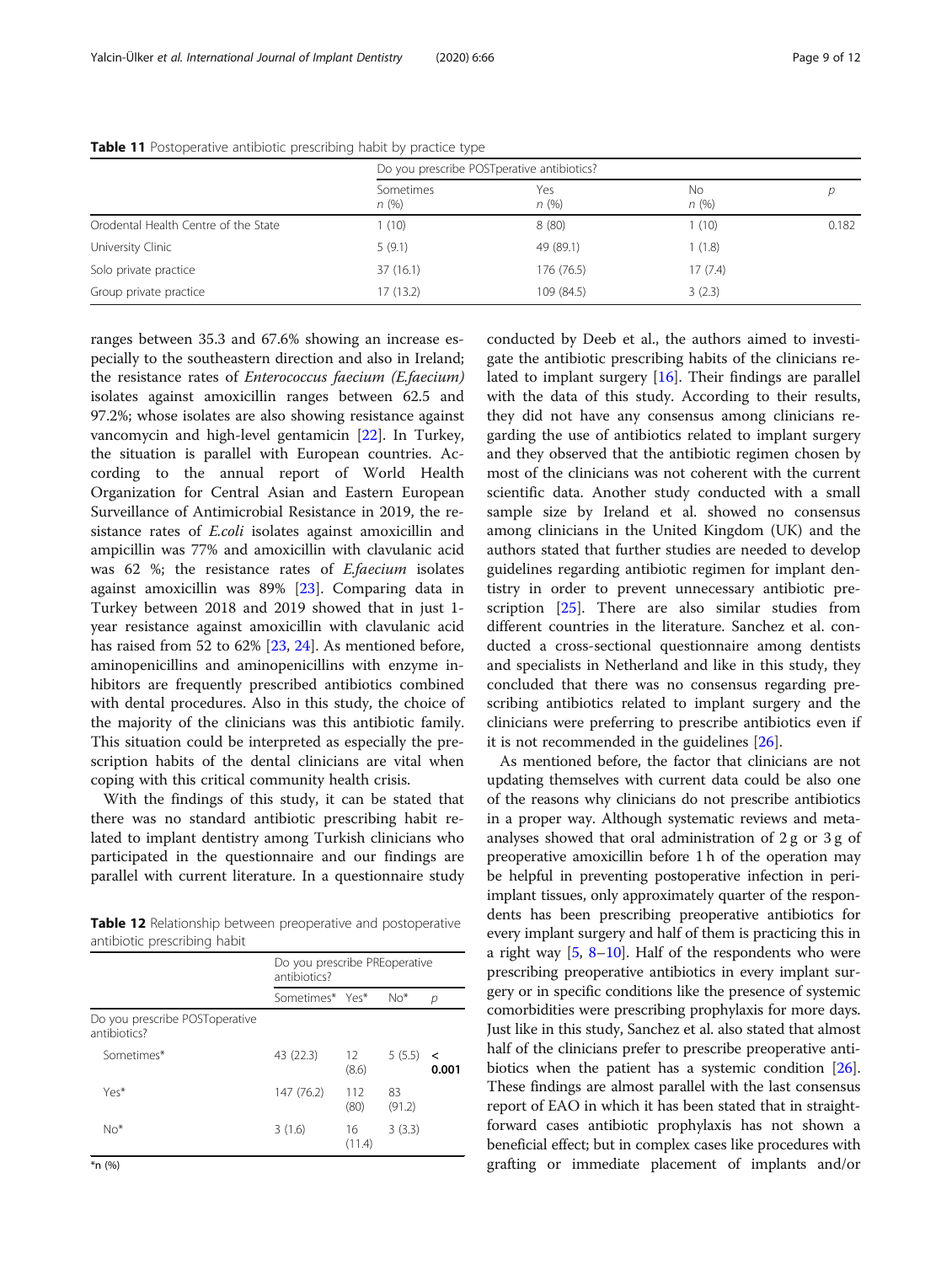patients with systemic comorbidities which are causing disruption in the immune system, antibiotic prophylaxis has a beneficial effect [\[14\]](#page-10-0). However, especially for some patients with systemic conditions like valvular heart diseases and prosthetic joints, current guidelines should be followed by the clinician.

Furthermore, the majority of the clinicians were prescribing antibiotics postoperatively and they had almost a consensus for their choice of antibiotics (aminopenicillins and aminopenicillins with beta-lactamase inhibitors with 93.8%). There was a diversity in the duration of antibiotic usage, but more than half of the respondents who were prescribing postoperative antibiotics prefer that their patients took antibiotics for 5 days. A recent systematic review citing 11 RCTs and 3 retrospective studies by Park et al. concluded that postoperative antibiotics should ideally be used in healthy patients with systemic symptoms of infection or in patients with insufficient support from the immune system [\[27\]](#page-10-0). Especially when deciding on antibiotic use, the primary factor is the patient's systemic anamnesis. Decisions should be made on a case-by-case basis. The use of antibiotics should support the appropriate care for patients with complex medical conditions [[28,](#page-10-0) [29](#page-10-0)]. Parallel with these data, more than half of the respondents ( $n = 220$ ) were prescribing postoperative antibiotics in case of systemic comorbidities, which could cause immunosuppression, but there was a lack of consensus in duration.

In a study conducted by AbuKaraky et al., in which they had investigated the antibiotic prescribing habits of Jordanian clinicians, they investigated the reasons motivating clinicians to prescribe in different procedures related to implant rehabilitation [\[30\]](#page-11-0). In the study of AbuKaraky et al., the answers of the respondents showed that the clinicians have more tendency to prescribe more postoperative antibiotics and less preoperative antibiotics when their choice was a surgery with flap elevation. Like in this current study, in multiple implant surgery, clinicians found more safe to antibiotics pre- and postoperatively. Furthermore, the results in AbuKaraky's study showed that clinicians prefer to prescribe more antibiotics when they were planning to perform implant-related surgeries like bone augmentation or external sinus lift. Because of the design of this current study, these parameters were not comparable, but it could be interpreted overall that clinicians from different countries and educations had shown similar tendencies regarding this subject.

When the data interpreting clinicians' qualifications and workplace was examined, it was shown that these parameters caused a statistically significant difference for a preoperative antibiotic prescription habit, but not a statistically significant difference for the postoperative one. When the rates of the answers of the respondents were grouped according to their title, the postgraduate students' choice was to prescribe more preoperative antibiotics and the dentists' choice was to prescribe fewer preoperative antibiotics; especially in the case of systemic comorbidities ( $p = 0.002$ ). However, the workplace of the clinicians did not have a statistically significant effect on the postoperative antibiotic prescribing habit ( $p = 0.671$ ). Finally, the years of experience both in dentistry and implant dentistry positively affected the antibiotic prescription habit ( $p < 0.001$ ); years in the profession possibly pushed the clinicians to be more or overcautious; or the reason could be the lack of sufficient updating in the current literature.

This study had some important limitations. First of all, the national scope of the study was one of them, but the design of the study had created the possibility to compare our results with similar studies conducted in other countries like Jordan, Netherland, Canada, Ireland, USA, and UK. Furthermore, the rate of the respondents in Turkish society was very low (2.15%). In this study, most of the respondents were frequently performing implant surgery and almost 33.8% of the respondents were specialists for or postgraduate students in implant-related majors. Comparing other similar studies in the scientific literature, the response rate in the study conducted by Deeb et al. in which they investigated perioperative antibiotic prescription habit of the clinicians who were a member of American College of Oral and Maxillofacial Surgeons was 15% (217 of 1436) [[16](#page-10-0)]. Another study conducted by Abukaraky et al., the response rate was 70.4% (176 of 250) and their sample population was Jordanian Dental Implant Group [\[30](#page-11-0)]. According to the authors, the reason for the low response rate in this study was that there were not any preselection when creating the sample population. In Turkey, there is not any legal obligation or need to perform implant surgery. Because of that, it had been thought that a general study population could make it possible to understand the antibiotic prescription habit of the Turkish clinicians regarding implant surgery. Further studies would be useful in a more specified sample population. According to the authors, another limitation of this study was that there was not any specification concerning the type of the implant procedure. In the study conducted by Abukaraky et al., they also investigated the clinicians' antibiotic prescription habits in different types of implant procedures like immediate implant placement in different scenarios; flapless implant placement or implant placement with flap elevation; with sinus lifting procedure or with simultaneous bone augmentation [\[30\]](#page-11-0). In this current study, the only specific clinical condition that was asked to the respondents was multiple implant placement. According to the authors, specifying different types and needs of the surgical procedures will affect the clinicians' choice regarding this subject.

Within the limitations of this study, it could be concluded that in Turkey, there was no consensus on the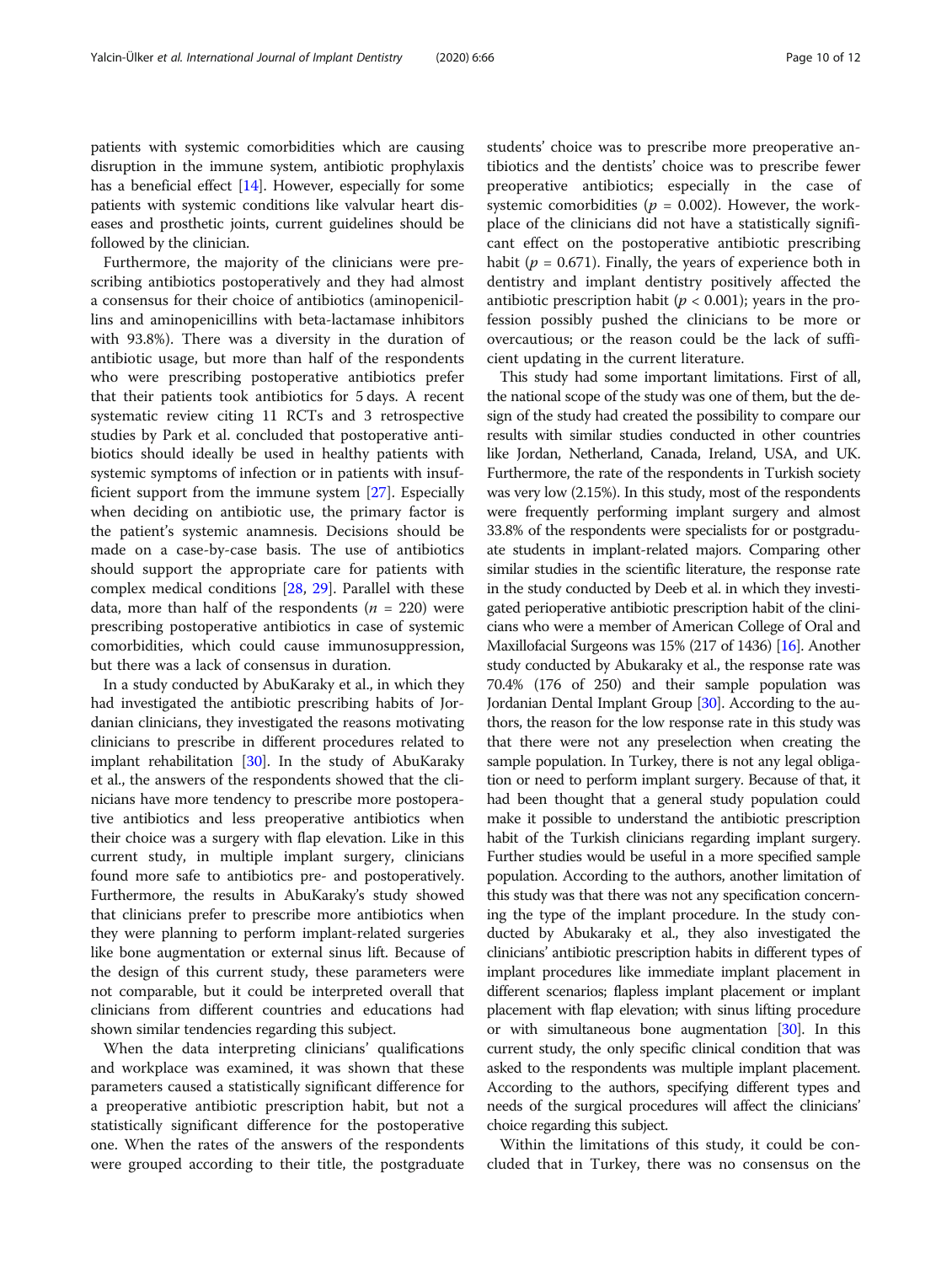<span id="page-10-0"></span>antibiotic regimen among clinicians dealing with implant dentistry. The lack of sufficient evidence-based data should be supported with well-designed, multi-center, and large-scale RCTs for preoperative and especially for postoperative antibiotic regimens related to implant surgery. Finally, there could be a need for providing recent scientific data to the clinicians, creating some control mechanisms regarding antibiotic prescriptions or antibiotic stewardship like medical hospitals.

#### Acknowledgements

The authors would like to thank Dr. Naci Murat for his contribution to statistical analysis.

#### Authors' contributions

GMYÜ, MC, and DGM designed and conducted the study. GMY and MC analyzed the data and formed the manuscript. DGM edited the manuscript. All authors read and approved the final manuscript.

#### Availability of data and materials

The datasets generated during and/or analyzed during the current study are available from the corresponding author on reasonable request.

#### Competing interest

Gül Merve Yalcin-Ülker, Merve Cakir, and Deniz Gökce Meral declare that they have no competing interests.

#### Ethics approval and consent to participate

Ethical approval was obtained from the Istanbul Okan University Ethical Committee (Istanbul, Turkey) with the acceptance protocol 98.

#### Consent for publication

Not applicable.

#### Author details

<sup>1</sup> Faculty of Dentistry, Oral and Maxillofacial Surgery Department, Istanbul Okan University, Aydıntepe, Tuzla, 34947 Istanbul, Turkey. <sup>2</sup>Professor, Head of the Department, Oral and Maxillofacial Surgery Department, Istanbul Okan University, Aydıntepe, Tuzla, 34947 Istanbul, Turkey.

### Received: 23 April 2020 Accepted: 27 August 2020 Published online: 27 September 2020

#### References

- 1. Albrektsson T, Dahl E, Enbom L, Engevall S, Engquist B, Eriksson AR, et al. Osseointegrated oral implants. A Swedish multicenter study of 8139 consecutively inserted Nobelpharma implants. J Periodontol. 1988;59(5): 287–96.
- 2. Esposito M, Hirsch JM, Lekholm U, Thomsen P. Biological factors contributing to failures of osseointegrated oral implants. (I). Success criteria and epidemiology. Eur J Oral Sci. 1998;106(1):527–51.
- 3. Lang NP, Wilson TG, Corbet EF. Biological complications with dental implants: their prevention, diagnosis and treatment. Clin Oral Implants Res. 2000;11(Suppl 1):146–55 Review.
- 4. Quirynen M, De Soete M, van Steenberghe D. Infectious risks for oral implants: a review of the literature. Clin Oral Implants Res. 2002;13(1):1–19 Review.
- 5. Romandini M, De Tullio I, Congedi F, Kalemaj Z, D'Ambrosio M, Laforí A, et al. Antibiotic prophylaxis at dental implant placement: which is the best protocol? A systematic review and network meta-analysis. J Clin Periodontol. 2019;46(3):382–95. <https://doi.org/10.1111/jcpe.13080>.
- 6. Adell R, Lekholm U, Branemark PI. Surgical procedures. In: Branemark PI, Zarb GA, Albrektsson T, editors. Tissue integrated prostheses. Chicago: Quintessence Publishing Co, Inc; 1985. p. 211–32.
- 7. Flemmig TF, Newman MG. Antimicrobials in implant dentistry. In: Newman MG, Kornman K, editors. Antibiotics/antimicrobial use in dental practice. Chicago: Quintessence Publishing Co, Inc; 1990. p. 187–200.
- 8. Esposito M, Grusovin MG, Worthington HV. Interventions for replacing missing teeth: antibiotics at dental implant placement to prevent

complications. Cochrane Database Syst Rev. 2013;7:CD004152. [https://doi.](https://doi.org/10.1002/14651858.CD004152.pub4.Review) [org/10.1002/14651858.CD004152.pub4.Review.](https://doi.org/10.1002/14651858.CD004152.pub4.Review)

- 9. Braun RS, Chambrone L, Khouly I. Prophylactic antibiotic regimens in dental implant failure: a systematic review and meta-analysis. J Am Dent Assoc. 2019;150(6):e61–91. [https://doi.org/10.1016/j.adaj.2018.10.015.](https://doi.org/10.1016/j.adaj.2018.10.015)
- 10. Nolan R, Kemmoona M, Polyzois I, Claffey N. The influence of prophylactic antibiotic administration on post-operative morbidity in dental implant surgery. A prospective double blind randomized controlled clinical trial. Clin Oral Implants Res. 2014;25(2):252–9. <https://doi.org/10.1111/clr.12124>.
- 11. Viola M, Quaratino D, Gaeta F, et al. Allergic reactions to antibiotics, mainly betalactams: facts and controversies. Eur Ann Allergy Clin Immunol. 2005; 37(6):223–9 Review.
- 12. Leffler DA, Lamont JT. Clostridium difficile infection. N Engl J Med. 2015; 372(16):1539–48. <https://doi.org/10.1056/NEJMra1403772> Review.
- 13. Ventola CL. The antibiotic resistance crisis: part 1: causes and threats. P T. 2015;40(4):277–83.
- 14. Klinge B, Flemming T, Cosyn J, De Bruyn H, Eisner BM, Hultin M, Isidor F, Lang NP, Lund B, Meyle J, Mombelli A, Navarro JM, Pjetursson B, Renvert S, Schliephake H. The patient undergoing implant therapy. Summary and consensus statements. The 4th EAO consensus conference 2015. Clin Oral Implants Res. 2015;26 Suppl 11:64-67. doi: 10.1111/clr.12675.
- 15. Lund B, Hultin M, Tranaeus S, Naimi-Akbar A, Klinge B. Complex systematic review—perioperative antibiotics in conjunction with dental implant placement. Clin Oral Implants Res. 2015;26(Suppl 11):1–14. <https://doi.org/10.1111/clr.12637>.
- 16. Deeb GR, Soung GY, Best AM, Laskin DM. Antibiotic prescribing habits of oral and maxillofacial surgeons in conjunction with routine dental implant placement. J Oral Maxillofac Surg. 2015;73(10):1926–31. [https://doi.org/10.](https://doi.org/10.1016/j.joms.2015.05.024) [1016/j.joms.2015.05.024](https://doi.org/10.1016/j.joms.2015.05.024).
- 17. Marra F, George D, Chong M, Sutherland S, Patrick DM. Antibiotic prescribing by dentists has increased: why? J Am Dent Assoc. 2016;147:320– 7. <https://doi.org/10.1016/j.adaj.2015.12.014>.
- 18. Lockhart PB, Tampi MP, Abt E, Aminoshariae A, Durkin MJ, Fouad AF, et al. Evidence-based clinical practice guideline on antibiotic use for the urgent management of pulpal- and periapical-related dental pain and intraoral swelling: a report from the American dental association. J Am Dent Assoc. 2019;150(11):906–921.e12. <https://doi.org/10.1016/j.adaj.2019.08.020>.
- 19. Panthöfer S. Do doctors prescribe antibiotics out of fear of malpractice? York: University of York; Working Paper 16/31; 2016.
- 20. Kim H, Oh JK, Kim MK, Bae K, Choi H. Reduced antibiotic prescription rates following physician-targeted interventions in a dental practice. Acta Odontol Scand. 2018;76(3):204–11. [https://doi.org/10.1080/](https://doi.org/10.1080/00016357.2017.1402209) [00016357.2017.1402209.](https://doi.org/10.1080/00016357.2017.1402209)
- 21. Roberts RM, Bartoces M, Thompson SE, Hicks LA. Antibiotic prescribing by general dentists in the United States, 2013. J Am Dent Assoc. 2017;148(3): 172–178.e1. <https://doi.org/10.1016/j.adaj.2016.11.020>.
- 22. Surveillance Atlas of Infectious Diseases. European Centre for Disease Prevention and Control. [https://atlas.ecdc.europa.eu/public/index.](https://atlas.ecdc.europa.eu/public/index.aspx?Dataset=27&HealthTopic=4) [aspx?Dataset=27&HealthTopic=4.](https://atlas.ecdc.europa.eu/public/index.aspx?Dataset=27&HealthTopic=4)
- 23. Central Asian and Eastern European Surveillance of Antimicrobial Resistance in 2019. World Health Organization. [https://www.euro.who.int/\\_\\_data/](https://www.euro.who.int/__data/assets/pdf_file/0003/418863/53373-WHO-CAESAR-annual-report-2019.pdf) [assets/pdf\\_file/0003/418863/53373-WHO-CAESAR-annual-report-2019.pdf](https://www.euro.who.int/__data/assets/pdf_file/0003/418863/53373-WHO-CAESAR-annual-report-2019.pdf).
- 24. Central Asian and Eastern European Surveillance of Antimicrobial Resistance in 2018. World Health Organization. [https://www.euro.who.int/en/health](https://www.euro.who.int/en/health-topics/disease-prevention/antimicrobial-resistance/publications/2018/central-asian-and-eastern-european-surveillance-of-antimicrobial-resistance-annual-report-2018-2018)[topics/disease-prevention/antimicrobial-resistance/publications/2018/](https://www.euro.who.int/en/health-topics/disease-prevention/antimicrobial-resistance/publications/2018/central-asian-and-eastern-european-surveillance-of-antimicrobial-resistance-annual-report-2018-2018) [central-asian-and-eastern-european-surveillance-of-antimicrobial-resistance](https://www.euro.who.int/en/health-topics/disease-prevention/antimicrobial-resistance/publications/2018/central-asian-and-eastern-european-surveillance-of-antimicrobial-resistance-annual-report-2018-2018)[annual-report-2018-2018.](https://www.euro.who.int/en/health-topics/disease-prevention/antimicrobial-resistance/publications/2018/central-asian-and-eastern-european-surveillance-of-antimicrobial-resistance-annual-report-2018-2018)
- 25. Ireland RS, Palmer NO, Lindenmeyer A, Mills N. An investigation of antibiotic prophylaxis in implant practice in the UK. Br Dent J. 2012;213(8):E14. [https://](https://doi.org/10.1038/sj.bdj.2012.960) [doi.org/10.1038/sj.bdj.2012.960](https://doi.org/10.1038/sj.bdj.2012.960).
- 26. Rodríguez Sánchez F, Arteagoitia I, Rodríguez Andrés C, Bruers J. Antibiotic prophylaxis prescribing habits in oral implant surgery in the Netherlands: a cross-sectional survey. BMC Oral Health. 2019;19(1):281. [https://doi.org/10.](https://doi.org/10.1186/s12903-019-0981-4) [1186/s12903-019-0981-4](https://doi.org/10.1186/s12903-019-0981-4).
- 27. Park J, Tennant M, Walsh LJ, Kruger E. Is there a consensus on antibiotic usage for dental implant placement in healthy patients? Aust Dent J. 2018; 63(1):25–33. <https://doi.org/10.1111/adj.12535>.
- 28. Ahmad N, Saad N. Effects of antibiotics on dental implants: a review. J Clin Med Res. 2012;4:1–6.
- 29. Chrcanovic BR, Albrektsson T, Wennerberg A. Prophylactic antibiotic regimen and dental implant failure: a meta-analysis. J Oral Rehabil. 2014;41: 941–56. <https://doi.org/10.1111/joor.12211>.